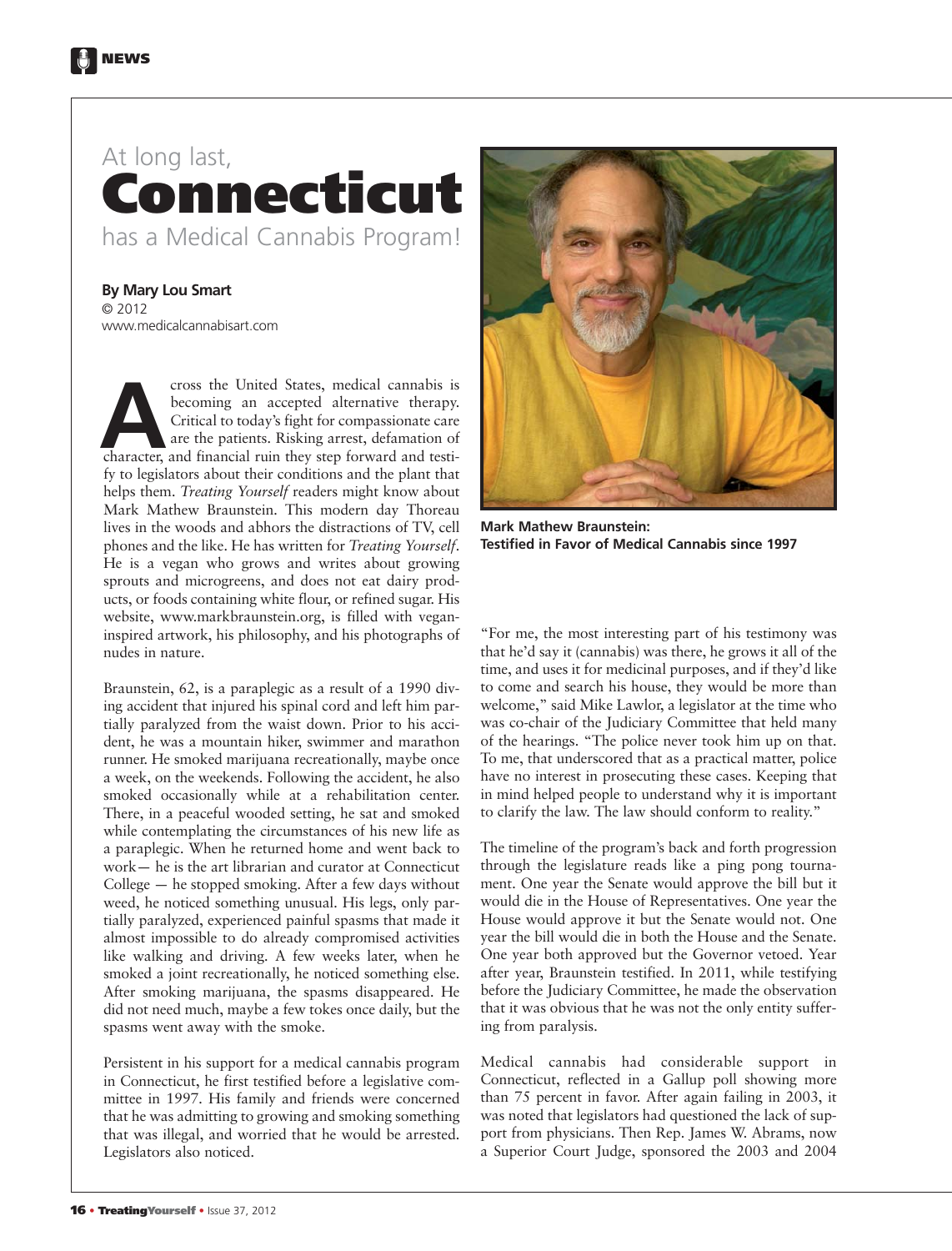bills. In 2004, his office contacted every physician in the state, as well as nurses, chiropractors and dentists, to see if they would endorse the bill. When the bill was introduced again in 2004, more than 300 physicians endorsed it. A medical cannabis program later was co-sponsored by Rep. Penny Bacchiochi, a conservative Republican who had initially learned about the unprotected status of the medicine while trying to procure some for her dying husband. Since her own harrowing indoctrination into marijuana's Prohibition, she had spoken to countless patients, and testified several times about the importance of protecting them.

In 2012, a funny thing happened. The usual lobbyists pushing for reform were not notified. Fresh faces had entered the picture. Eileen Konieczny, an oncology nurse who works in New York and Connecticut, testified in favor of the program in 2011. That year, after the bill died in both the House and Senate, she decided to get more involved. She arranged a luncheon in Hartford. Several government types including Lawlor, Rep. Gerald Fox and legislative liaison James Desantos; Erik Williams, director, Connecticut NORML, who had also testified in 2011; and Dr. Alan Shackelford, a Colorado physician who makes cannabis recommendations, discussed sticking points that had stalled previous bills and features that made bills more palatable to legislators in other states.

"In my line of work  $- I$  do death and dying  $-$  there is not one day that I work that I don't meet somebody that could benefit from the use of medical cannabis," Konieczny said. "Not one. The laws that are being written now really do address standards as well as the medical aspects of cannabis therapy, and that is necessary for legislators to go along."

A bill was presented in the House and Senate. Both approved *An Act Concerning the Palliative Use of Marijuana*. HB 5389 was signed into law on May 31 by Gov. Dannel Malloy.

Connecticut's medical marijuana law, Public Act 12-55, is strict. It will allow state-registered patients or their caregivers to obtain marijuana from dispensaries. Only pharmacists will be allowed to file applications to run the state-licensed dispensaries. Dispensaries may obtain marijuana from licensed producers, growers, who will pay a non-refundable application fee of at least \$25,000. The hefty application fee, which must be renewed every five years, is a barrier to entry by the types of small businesses that dot the landscape in western states like California and Colorado. There will be no fewer than three and no more than 10 growers in the state.

Patients — who must be 18 or older — will be able to obtain a one-month supply, with amounts to be determined by the Commissioner of Consumer Protection after consultation with the Board of Physicians. The bulk of the bill will go into effect on October 1, 2012, including a provision to allow patients to obtain a temporary registration to possess marijuana while the department implements the remainder of the act.

Connecticut's program is just getting off the ground. Fresh updates, such as procedures for doctors to follow to qualify, began appearing on the program's website, which is listed under the Department of Consumer Protection, in August.

## **http://ct.gov/dcp/medicalmarijuana**

There is no home-grow provision written into the law, which could be a considerable hardship to many who grow their own. Even so, many who had a role in the bill's passage maintain that while home growing is not mentioned, individuals are allowed to grow their own, as long as they have no more than the to-be-announced onemonth supply on hand at any time.

Until two years ago when Gov. Malloy appointed him to his administration as under-secretary for Criminal Justice Policy and Planning Office of Policy and Management, Lawlor was co-chair of the Judiciary Committee during the bill's long journey. He has a thorough understanding of the law that guides the program. "You can grow your own," he said. "You are allowed to have up to a one month's supply."

While legislators and policy makers insist that the homegrow provision is implicit, others are not so sure.

"By the time we saw the bill, which the Governor's office rolled out, it had pretty much been written," said Lorenzo Jones, executive director, A Better Way Foundation, which had advocated for reform for years. "We had attempted to work with our lobbyist to get the second half of the bill amended to include the self grow, expand the number of producers, and do a number of different things, but those amendments were not allowed to be called in the legislature."

Konieczny admits that at face value a Connecticut medical cannabis recommendation and card will not give patients much at first. Dispensaries and grow operations will not be in place for over a year, and the program that was passed does not appear to address factors key to using cannabis as medicine.

"Right now it is basically a get-out-of-jail-free card," she said. "I've been told by multiple people that are in the government that the home-grow feature is implied only. I honestly do not think that they will go after real patients. This is a Catch 22 for people like me. Do I encourage patients to grow their own?"